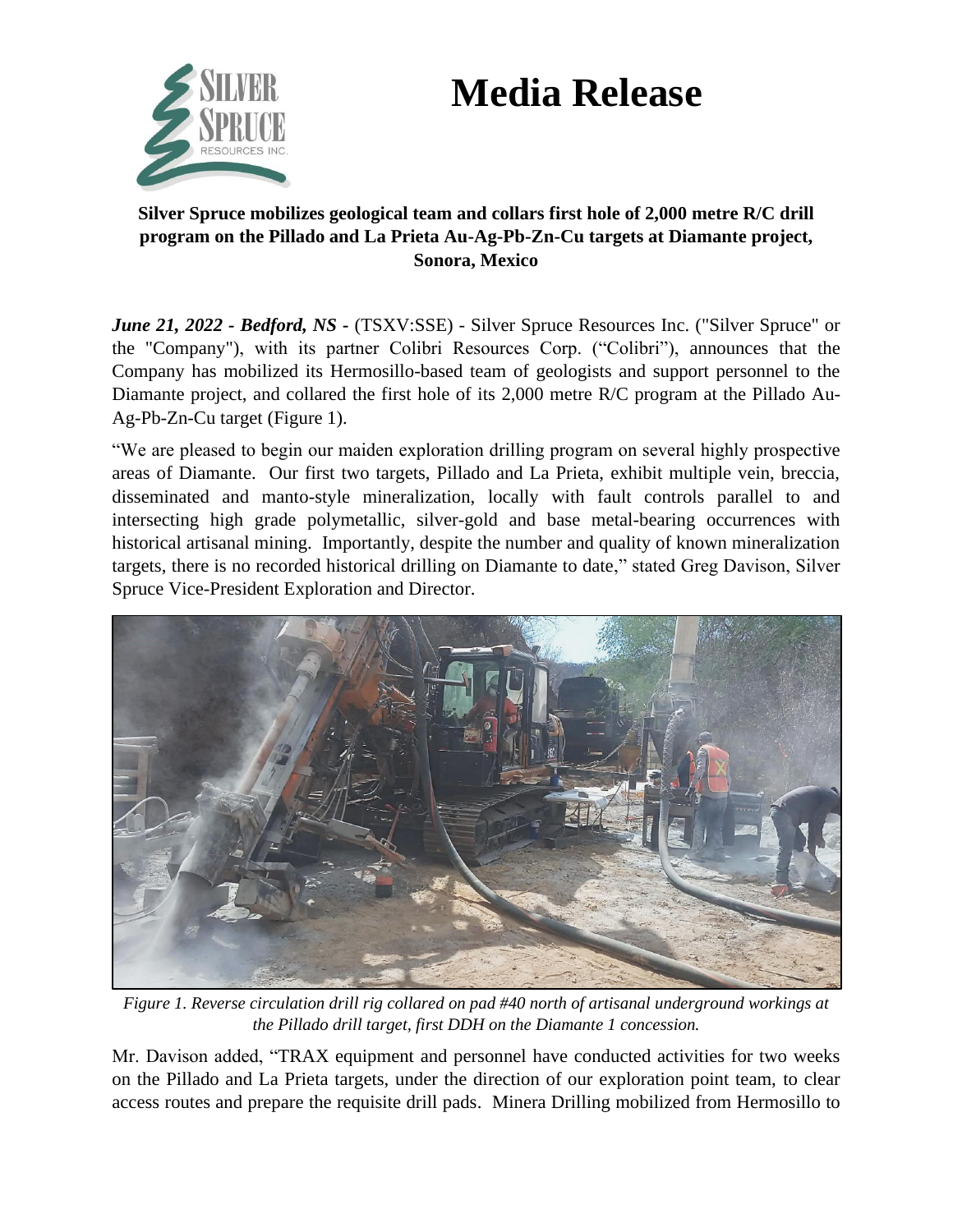site on June 15<sup>th</sup> and currently are collared on Pillado pad #40 located north of the portal. The initial three holes at this location will target the E-W trending, northerly-dipping mineralization. Six additional holes are proposed at Pillado and another eight holes at La Prieta, all of which are oriented to intersect depth projections of known surface and shallow underground mineralization. The program is anticipated to continue for four to five weeks through mid-July 2022. Samples will be screened using pXRF analyses during the on-site logging to provide rapid qualitative data for dynamic decision-making on drill hole planning and depth targeting. Sample shipments to ALS Global in Hermosillo will be delivered on a weekly basis."

The drill-ready Diamante gold-silver (Au-Ag) property ("Diamante" or the Property") is located 5 km northwest of the town of Tepoca, and 165 km southeast of the capital city of Hermosillo, eastern Sonora, Mexico.

Constructora Trax ("TRAX") and Minera Drilling, both from Hermosillo, Mexico, respectively, were contracted for the preparation of access trails and pads, and drilling 2,000 metres of reverse circulation drill holes on the principal drilling target areas of the Diamante 1 and 2 concessions, specifically on the first-priority targets at Pillado (see Figures 1, 2 and 3) and La Prieta (Figure 4) with Calton, Aguaje, El Chon-El Chon Oeste and Mezquite Raizudo next in line.



*Figure 2. Orthophoto of Pillado showing pads #40 - #46 with trace projections for initial group of drill holes. Adit located on north-facing exposure south of pad #40 at center. N-NE and E-W-trending targets exhibit polymetallic Au-Ag-Cu-Pb-Zn mineralization with intense alteration, and intersect 25 metres west of the portal. Anomalous multi-element geochemical values shown in graduated symbols. 1:1,000 scale.*

Our recent geological mapping programs conducted over multiple targets reported Au values to 51.5 g/t from silicified breccias in the Calton target (see Press Release of April 27, 2022), the highest Au grade yet reported from Diamante, and Ag values >1,000 g/t were recorded from base metal sulphide-bearing veins at Pillado, El Chon and El Cumbro accompanied by high-grade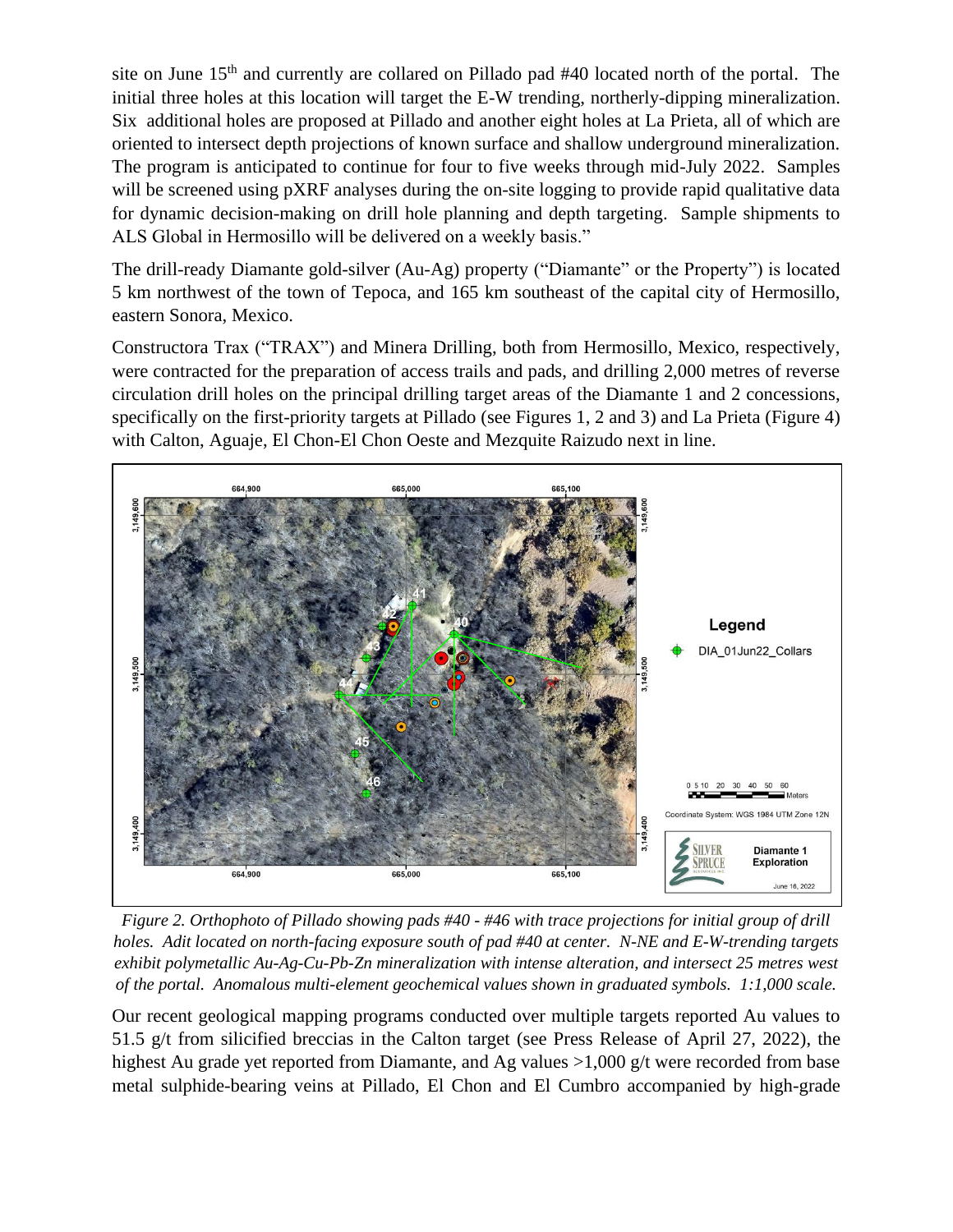primary and supergene Pb+Zn+Cu up to a combined grade of 50.9 wt.% from grab and channel sampling at surface and within historical trenches and artisanal workings.

Specifically, geochemical results from surface and underground sampling of eight target areas reported precious metals (Au to 51.5 g/t, Ag to 2,270 g/t), base metals (Pb to 42.3 wt.%, Zn to 22.9 wt.% and Cu to 3.2 wt.%) and pathfinders each exhibited weak to highly anomalous values commonly with high Ag;Au and low to high Pb:Zn. Elevated Cu, Cd, Sb, Hg, As and Bi are linked commonly to Pb and/or Zn.



*Figure 3. Intense wallrock alteration and primary sulphide to secondary oxide mineralization exposed 20 metres south of pad #40 at the entry to workings at the Pillado drill target.*



*Figure 4. TRAX preparing pad #8 to the north above portal to workings at the La Prieta drill target.*

Our recent target mapping program reported assays consistent with historical surface and U/G channel samples reported up to 39.8 g/t Au, 3,460 g/t Ag, 18.2% Pb, 33.5% Zn and 1.47% Cu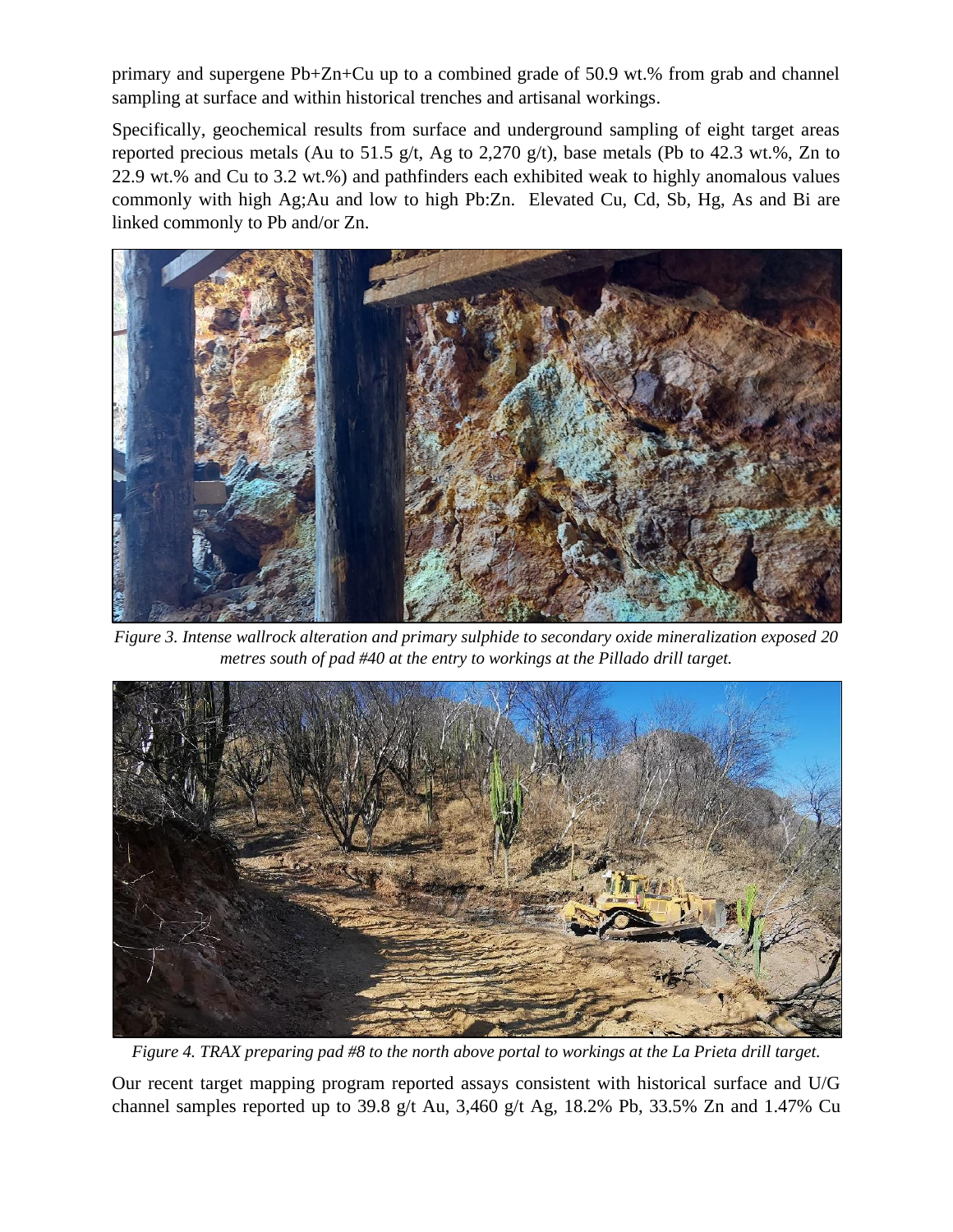(see Press Releases of April 12, 2021, and January 24, 2022). Most drill targets are polymetallic vein style with precious metal-dominant targets also identified at Calton, El Chon and Aguaje. Metal zoning or pulses of mineralization may be indicated at each of these three locations.

# **Project Geology**

The Property is located within the west-central portion of the Sierra Madre Occidental Volcanic Complex within the northwest-trending "Sonora Gold Belt" of northern Mexico. Diamante offers strong precious metal tenor with a polymetallic endowment, multiple quality targets, styles of mineralization, of particular significance for our exploration moving forward, no records of drilling. Historical exploration and artisanal activities are indicated by surface trenches and subsurface workings parallel to and cutting the vein mineralization were measured up to 100 metres in length, with the latter showing shafts and short lateral drifts.

Geological features of epithermal Au, low to intermediate sulphidation Ag-Au (Pb-Zn), high sulphidation Au-Cu, and potential porphyry style Au-Cu occur as disseminated, stockwork and vein styles. Silicification with sericitic, argillic and propylitic alteration were accompanied by drusy to vuggy quartz, black tourmaline, multiple disseminated to vein sulphides with incipient to pervasive oxidation to carbonates, sulphates such as jarosite, hematite and iron hydroxide. Recent exploration verified pathfinder elements including As, Sb, Hg, Cd and Bi.

Mineralization is reported visually as pyrite, arsenopyrite, chalcopyrite, sphalerite, argentiferous galena, argentite, hematite and probable metal oxides, carbonates and sulphates, including copper carbonate (malachite), copper sulphates and plumbojarosite.

Structural lineaments show intersecting and splaying vein patterns with steep to moderately dipping northwest, northeast and north-striking orientations were confirmed and spatially coincident with parallel to oblique faults and shears which control and locally offset the mineralization.

# **Project Background**

Silver Spruce can acquire up to 50% interest in four Diamante concessions with a cumulative land position of 1,057 hectares (see Press Release of April 29, 2021).

The Property is well situated in terms of logistics for exploration and is easily accessible from Mexican Highway #16 which transects Diamante 1 and along several trails and dry river beds southward to Diamante 2.

Mining and exploration in the surrounding area is very active with adjacent and nearby properties held by Alamos Gold, Argonaut, Agnico Eagle, Evrim, Newmont, Garibaldi, Kootenay Silver and Penoles among others.

# **Geochemical Analysis, Quality Assurance and Quality Control**

Drilling samples (¼ splits) will be delivered by the Project Geologist from the Property to the ALS sample preparation facility in Hermosillo, Sonora, Mexico. The remaining ¼ and ½ splits will be stored at Colibri's facilities in Suaqui Grande, south of Tecoripa, Sonora.

ALS Global in North Vancouver, British Columbia, Canada, is a facility certified as ISO 9001:2008 and accredited to ISO/IEC 17025:2005 from the Standards Council of Canada. Local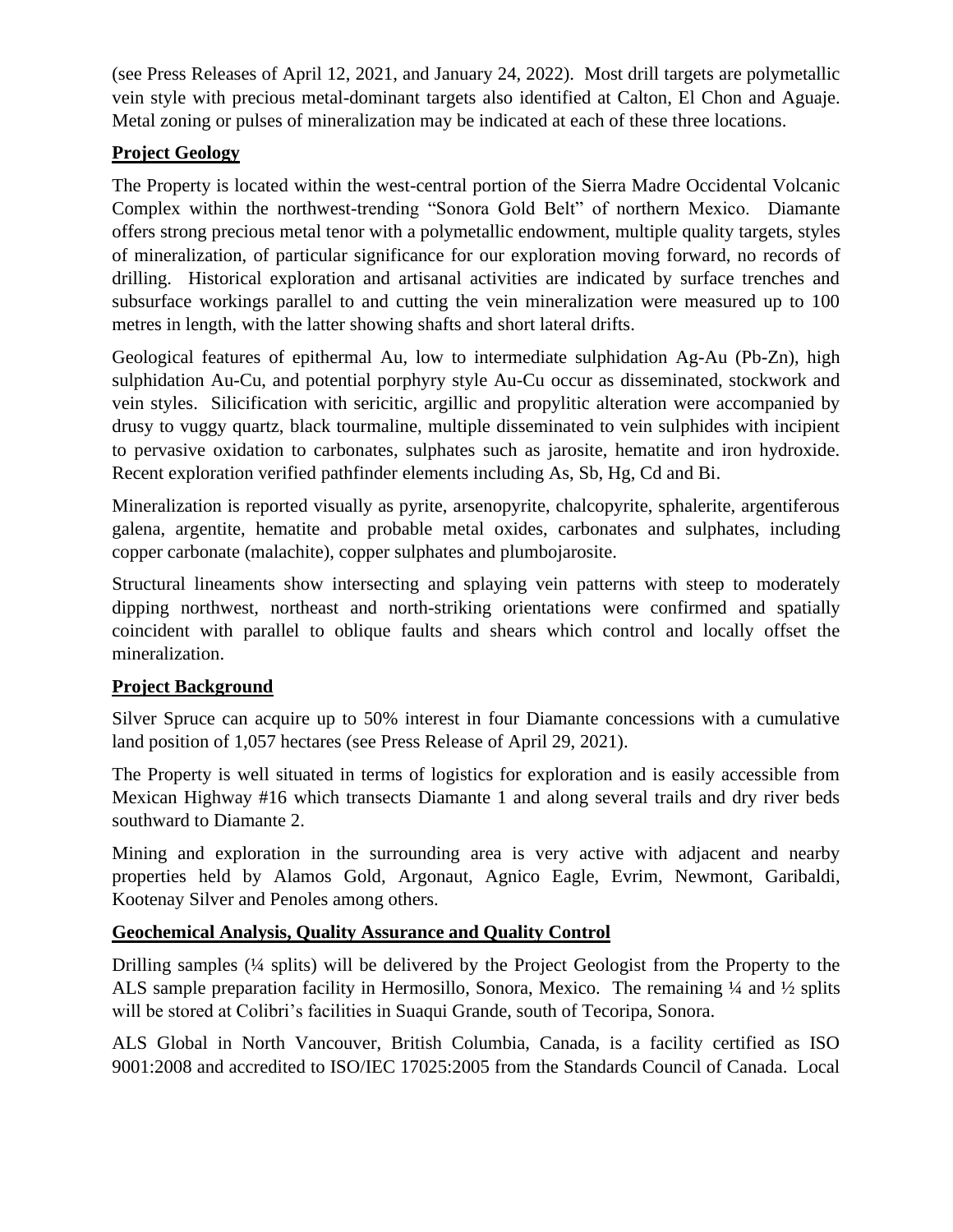chain of custody will be monitored and maintained by the Project Geologist under the direction of the QP.

The samples will be crushed to 70% passing 2mm (PREP-31) and a split of up to 250 grams pulverized to 85% passing 75 micrometres (-200 mesh). The sample pulps and crushed splits will be transferred internally to ALS Global's North Vancouver, Canada or Lima, Peru analytical facility for gold and multi-element analysis.

Pulps (50gram split) will be submitted for Au analysis by Fire Assay with Atomic Absorption finish (Au-AA24). The retained pulps also will be analysed by Four Acid Digestion followed by Inductively Coupled Plasma Atomic Emission Spectrometry (ICP-AES) multi-element analyses (ME-ICP61m) with Hg by Aqua Regia and ICP-MS (Hg-MS42).

Over-limit Au and Ag samples will be analyzed by Fire Assay with Gravimetric Finish Ore Grade (Au-GRA21 or Au-GRA22, Ag-GRA21). Overlimit base metals will analyzed by Four Acid Digestion followed by Ore Grade Inductively Coupled Plasma Atomic Emission Spectrometry (ICP-AES) for Cu, Pb and Zn (Cu-OG62, Pb-OG62, Zn-OG62). High grade samples above the range of the Ore Grade OG62 analysis will be digested, as above, and analyzed using Titration (e.g., Pb-Vol70).

In-house quality control samples will be inserted into the sample set by the Project Geologist. ALS Global conducts its own internal QA/QC program of blanks, standards and duplicates, and the results are provided with the Company sample certificates. The results of the internal and ALS control samples will be reviewed by the Company's QP and evaluated for acceptable tolerances prior to disclosure.

All sample and pulp rejects will be stored at ALS Global pending full review of the analytical data, and future selection of pulps for independent third-party check analyses, as requisite.

All metal values disclosed herein by Silver Spruce are reported from grab and channel samples which may not be representative of the metal grades.

The Company's Qualified Person believes that the sampling documentation, analytical protocols and quantitative data will withstand scrutiny for inclusion.

# **About Minera Drilling**

Minera Drilling, offering reverse circulation and diamond drilling, has its drilling equipment and technical team based in Hermosillo, Sonora, Mexico.

# **About Constructora Trax**

TRAX offers a comprehensive, high-level response for civil engineering, construction and development in the states of Sonora, Sinaloa, Chihuahua, Zacatecas, Guerrero among others. TRAX has extensive project experience since 1990 specializing in earthworks, demolition, explosives, drilling and blasting, mineral exploitation in both underground and open pit mines, feasibility analysis of mining projects and a wide range of infrastructure projects.

### **Qualified Person**

Greg Davison, PGeo, Silver Spruce VP Exploration and Director, is the Company's internal Qualified Person for the Diamante Project and is responsible for approval of the technical